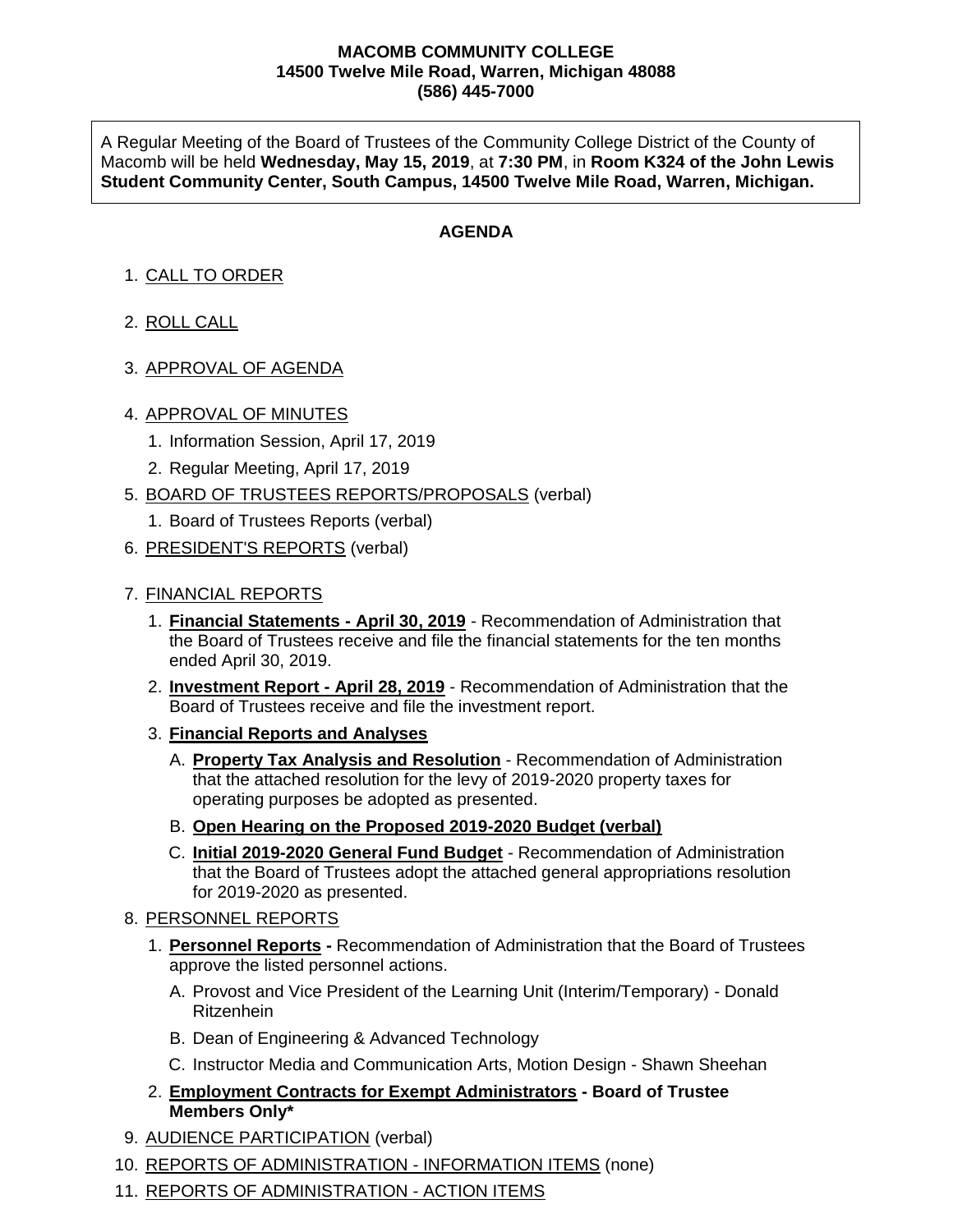- 1. **Donations - April 30, 2019** Recommendation of Administration that the donations listed be acknowledged by the College, with thanks.
- 2. Change Orders (none)
- 3. Authorization for Purchases
	- A. **Waste Removal Services** Recommendation of Administration that the Board of Trustees approve the award of a three-year Waste Removal Services contract in the amount of \$125,727 to GFL Environmental USA Inc. of Sterling Heights, MI., the lowest bidder meeting college specifications.
	- B. **HVAC Inspection and Service Maintenance Contract** Recommendation of Administration that the Board of Trustees authorize the Administration to enter into a three-year contract with ATIGROUP of Flushing, MI to provide HVAC Inspection and Service Maintenance in the amount of \$117,455.
	- C. **Water Treatment Chemical Contract for all Boilers, Cooling Towers and Closed Loop Systems** - Recommendation of Administration that the Board of Trustees authorize the Administration to enter into a three-year contract with HOH Water Technology of Walled Lake, MI to provide Chemical Water Treatments for all Boilers, Cooling Towers and Closed Loop Systems in the amount of \$79,500.
	- D. **Next Generation Firewall License Renewal** Recommendation of Administration that the Board of Trustees authorize the Administration to issue a 36-month Palo Alto network firewall licensing and support contract to AmeriNet of Michigan, Inc., from Ann Arbor, MI in an amount not to exceed \$230,981.
	- E. **Two (2) High Volume Production Color Printers/Copiers** Recommendation of Administration that the Board of Trustees authorize the Administration to enter into a contract, upon approval of General Counsel, with Konica Minolta Business Solutions to purchase of two (2) Konica Minolta AccurioPress C3070 - high volume production printer/copiers in the amount of \$243,000 and enter into a five-year service agreement in amounts not to exceed \$.0329 per color copy and \$.007 per black/white copy.
	- F. **External Advertising** Recommendation of Administration that the Board of Trustees authorize the Administration to purchase various external advertising through SMZ, Inc. in an amount not to exceed \$480,200 for 2019-2020.
	- G. **Emergency Messaging System** Recommendation of Administration that the Board of Trustees approve a three-year contract in the amount of \$125,850 with RAVE Mobile Safety of Framingham, MA subject to the review and approval of General Counsel.
	- H. **Customer Relationship Management (CRM) Database** Recommendation of Administration that the Board of Trustees authorize the Administration to enter into a three year contract, upon approval of General Counsel, with Blackbaud NXT of Charleston, South Carolina for the purchase of a customer relationship management database in an amount not to exceed \$266,275.60.
	- I. **Michigan Community College Risk Management Authority Self-Insured Property and Casualty Insurance** - Recommendation of Administration that the Board of Trustees approve a contribution in an amount not to exceed \$627,004 to the Michigan Community College Risk Management Authority for the period July 1, 2019 to June 30, 2020.
- 4. **Center Campus PDC and South Campus P building Roof Replacement Bids and Proposed Budget** - Recommendation of Administration that the Board of Trustees approve the proposed budget for the replacement of roofing systems at Center Campus PDC and South Campus P buildings and authorize the award of contracts, subject to the review and approval of General Counsel, to JD Candler of